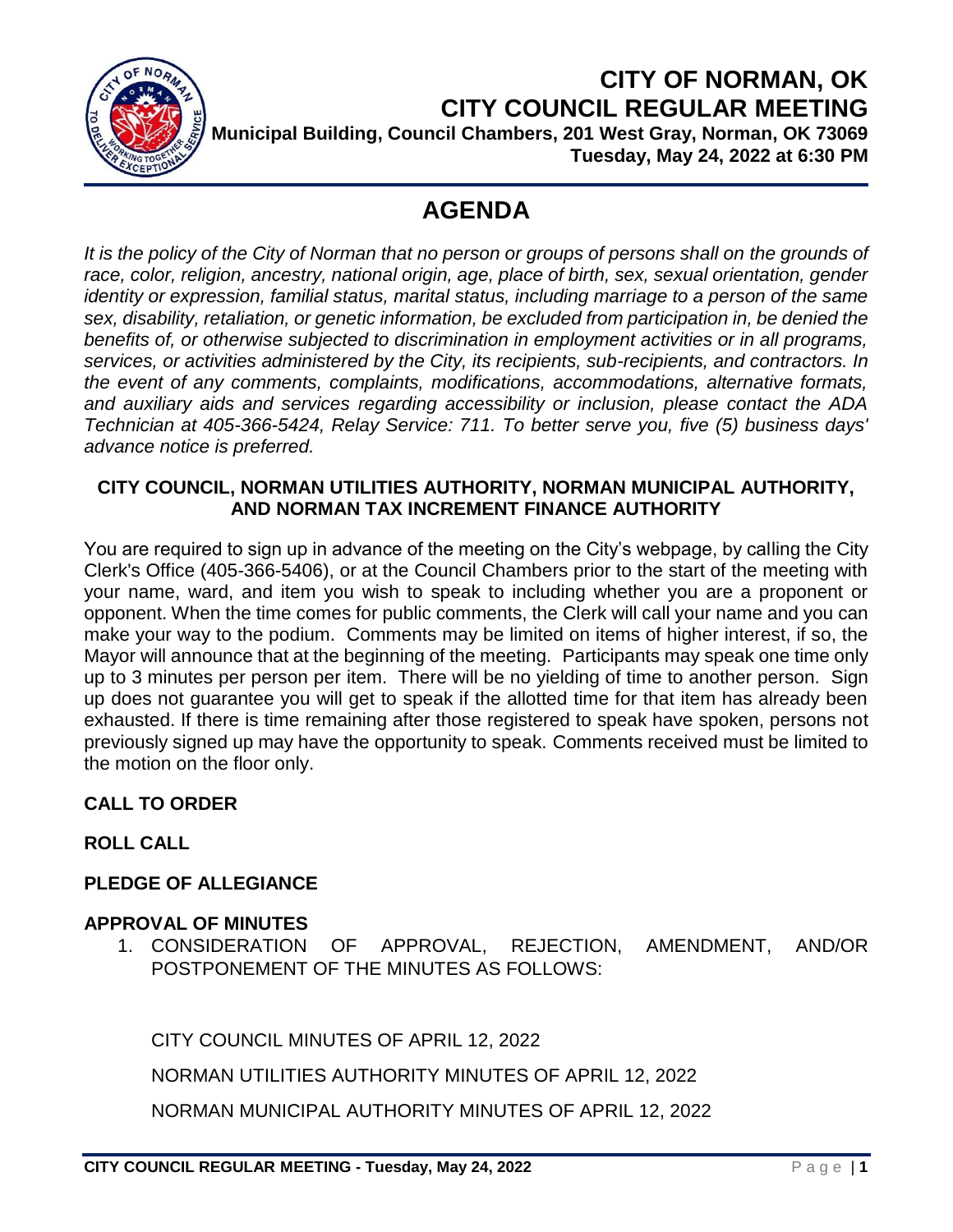### **PROCLAMATIONS**

- 2. CONSIDERATION OF ACKNOWLEDGEMENT, APPROVAL, ACCEPTANCE, REJECTION, AMENDMENT, AND/OR POSTPONEMENT OF PROCLAMATION P-2122-44: A PROCLAMATION OF THE MAYOR OF THE CITY OF NORMAN, OKLAHOMA, PROCLAIMING THE MONTH OF JUNE, 2022, AS PRIDE MONTH IN THE CITY OF NORMAN.
- 3. CONSIDERATION OF ACKNOWLEDGEMENT, APPROVAL, ACCEPTANCE, REJECTION, AMENDMENT, AND/OR POSTPONEMENT OF PROCLAMATION P-2122-45: A PROCLAMATION OF THE MAYOR OF THE CITY OF NORMAN, OKLAHOMA, PROCLAIMING THE MONTH OF MAY, 2022, AS MENTAL HEALTH AWARENESS MONTH IN THE CITY OF NORMAN.
- 4. CONSIDERATION OF ACKNOWLEDGEMENT, APPROVAL, REJECTION, AMENDMENT, AND/OR POSTPONEMENT OF PROCLAMATION P-2122-46: A PROCLAMATION OF THE MAYOR OF THE CITY OF NORMAN, OKLAHOMA, PROCLAIMING THE MONTH OF JUNE, 2022, AS NATIONAL SAFETY MONTH IN THE CITY OF NORMAN.

### **COUNCIL ANNOUNCEMENTS**

#### **CONSENT DOCKET**

This item is placed on the agenda so that the City Council, by unanimous consent, can designate those routine agenda items that they wish to be approved or acknowledged by one motion. If any item proposed does not meet with approval of all Councilmembers, that item will be heard in regular order. Staff recommends that Item 5 through Item 25 be placed on the consent docket.

#### **Appointments**

5. CONSIDERATION OF ACKNOWLEDGEMENT, APPROVAL, REJECTION, AMENDMENT, AND/OR POSTPONEMENT OF THE MAYOR'S APPOINTMENTS AS FOLLOWS:

ADA CITIZENS ADVISORY COMMITTEE

TERM: 05-28-22 TO 05-28-25: SUE FAVORS, WARD 8

TERM: 05-28-22 TO 05-28-25: NELSON DENT, WARD 2

BICYCLE ADVISORY COMMITTEE

TERM: 05-24-22 TO 02-13-25: STEPHEN SWANSON, WARD 1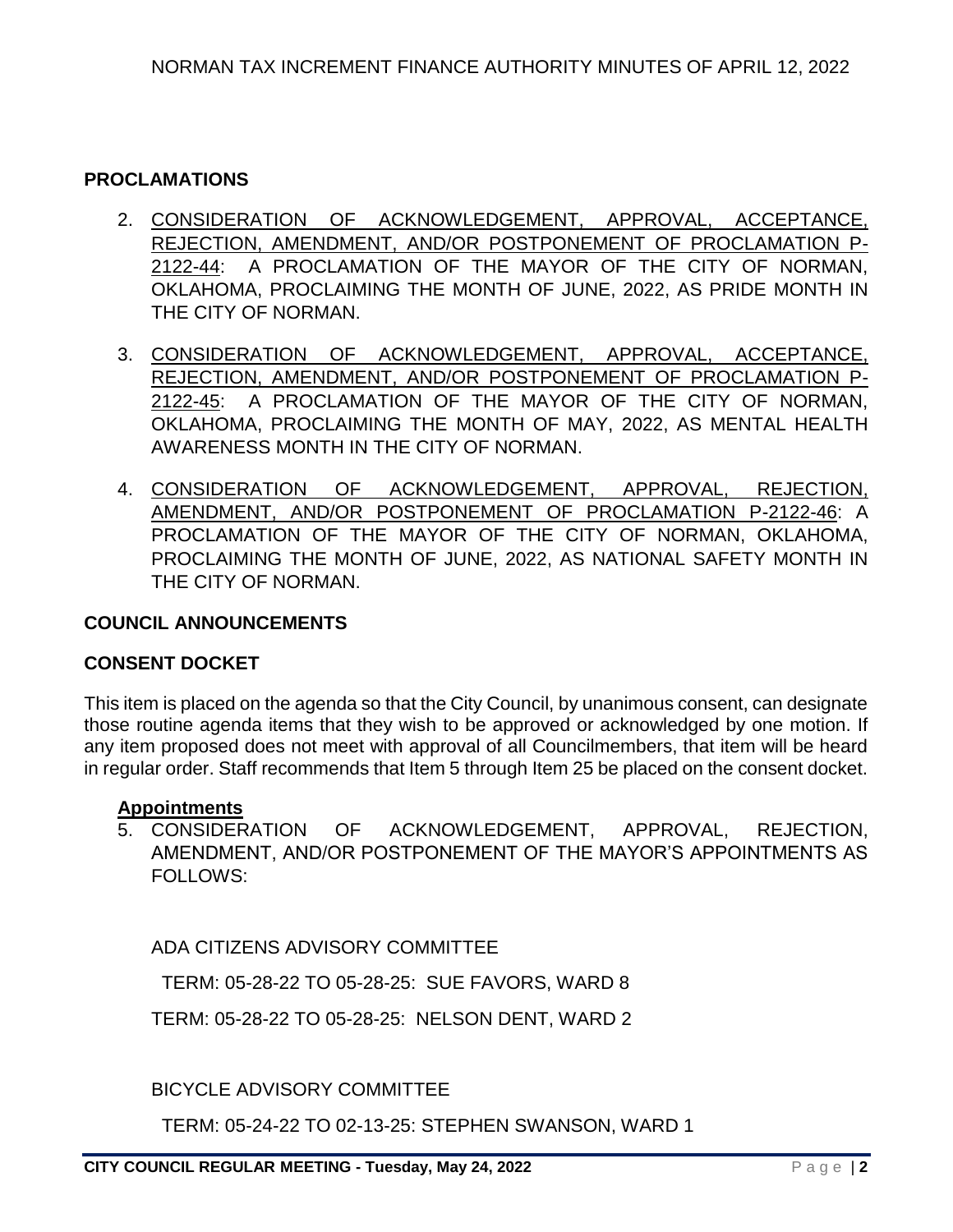### ENVIRONMENTAL CONTROL ADVISORY BOARD

TERM: 05-24-22 TO 10-27-23: BENJAMIN BARANOWSKI WARD 4

### GREENBELT COMMISSION

TERM: 07-13-21 TO 07-13-24: MARK NANNY, WARD 1

### HUMAN RIGHTS COMMISSION

 TERM: 05-24-22 TO 07-13-22: DR. BINBIN WENG, WARD 8 TERM: 05-24-22 TO 07-13-23: AISHA ALI, WARD 3

### LIBRARY BOARD

 TERM: 05-10-22 TO 05-01-25: DEBRA ENGEL, WARD 3 TERM: 05-10-22 TO 05-01-25: SUE RINGUS, WARD 4 TERM: 05-10-22 TO 05-01-25: BIANCA GORDON, WARD 6

# NORMAN CONVENTION AND VISITORS BUREAU

TERM: 07-13-22 TO 75-13-25: STEVE GILLIS, WARD 3

# NORMAN REGIONAL HOSPITAL AUTHORITY

TERM: 05-24-22 TO 10-31-22, PAT HALL, WARD 2

# PLANNING COMMISSION

 TERM: 05-24-22 TO 11-01-24: LIZ MCKOWN, WARD 8 TERM: 05-24-22 TO 11-01-24, DOUG MCCLURE, WARD 7

# TREE BOARD

 TERM: 05-24-22 TO 05-13-25: ROD ACKMANN, WARD 6 TERM: 05-24-22 TO 05-13-25: TREY GOURLEY, WARD 2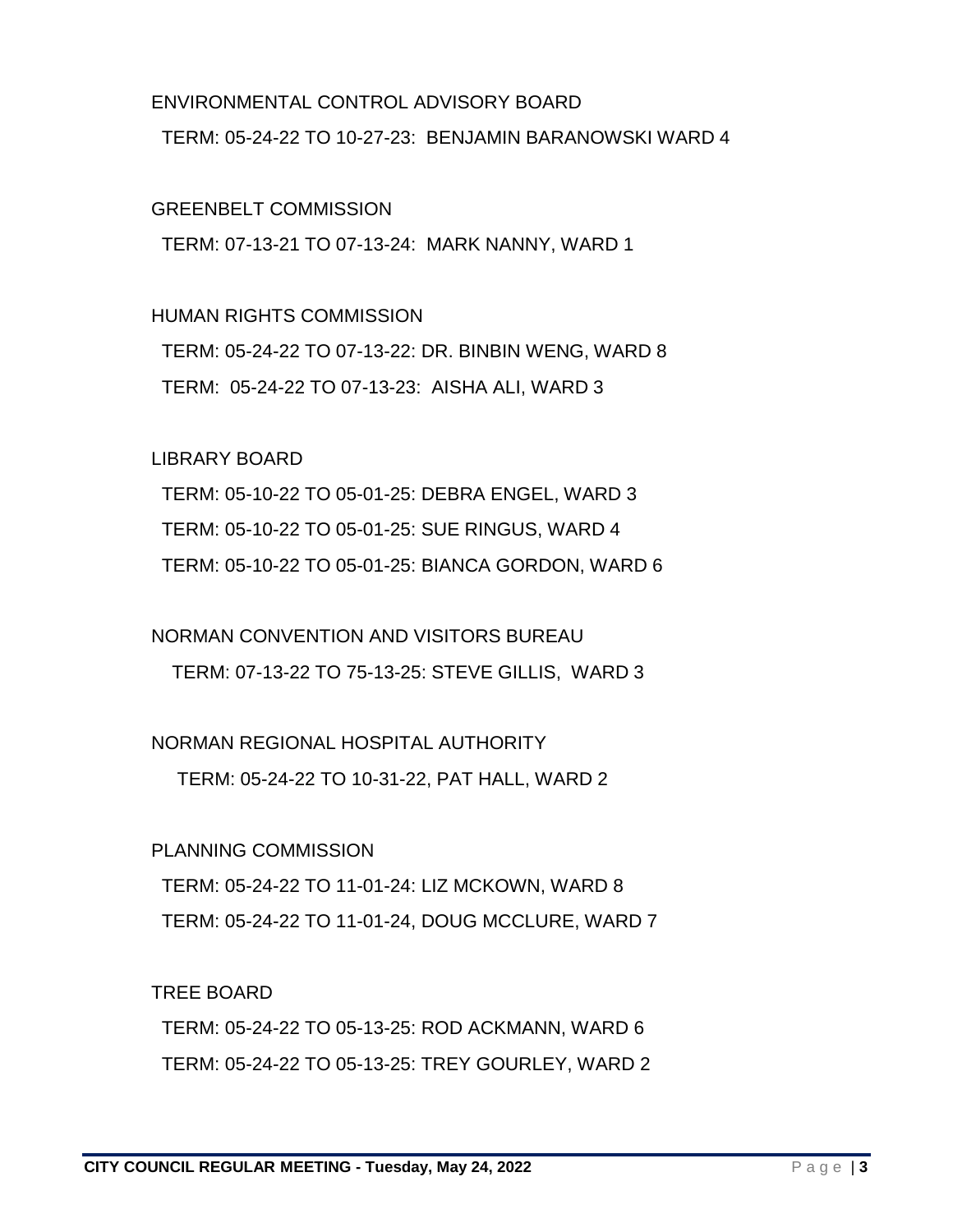6. CONSIDERATION OF ACCEPTANCE, APPROVAL, ADOPTION, REJECTION, AMENDMENT, AND/OR POSTPONEMENT OF THE MAYOR'S APPOINTMENT AS FOLLOWS AND RESOLUTION R-2122-124

CENTRAL OKLAHOMA MASTER CONSERVANCY DISTRICT TERM: 06-28-22 TO 06-28-26: AMANDA NAIRN, WARD 8

7. CONSIDERATION OF ACCEPTANCE, APPROVAL, ADOPTION, REJECTION, AMENDMENT, AND/OR POSTPONEMENT OF THE MAYOR'S APPOINTMENT AS FOLLOWS AND RESOLUTION R-2122-125:

CENTRAL OKLAHOMA MASTER CONSERVANCY DISTRICT

TERM: 06-28-22 TO 06-28-26: DR. EDGAR O'REAR

### **Reports/Communications**

- 8. CONSIDERATION OF ACKNOWLEDGEMENT, APPROVAL, ACCEPTANCE, REJECTION, AMENDMENT, AND/OR POSTPONEMENT OF RECEIPT OF THE FINANCE DIRECTOR'S INVESTMENT REPORT AS OF APRIL 30, 2022, AND DIRECTING THE FILING THEREOF.
- 9. CONSIDERATION OF ACKNOWLEDGEMENT, APPROVAL, ACCEPTANCE, REJECTION, AMENDMENT, AND/OR POSTPONEMENT OF RECEIPT OF THE MONTHLY DEPARTMENTAL REPORTS FOR THE MONTH OF APRIL, 2022.
- 10. CONSIDERATION OF ACKNOWLEDGEMENT, ACCEPTANCE, REJECTION, AMENDMENT, AND/OR POSTPONEMENT OF THE NORMAN CONVENTION AND VISITORS BUREAU, INC., (VISIT/NORMAN) ANNUAL REPORT FROM JUNE 30, 2021 THROUGH DECEMBER 31, 2021.

# **Request for Proposal**

11. CONSIDERATION OF DECLARATION, APPROVAL, REJECTION, AMENDMENT, AND/OR POSTPONEMENT OF SURPLUS AND/OR OBSOLETE EQUIPMENT AND MATERIALS AND AUTHORIZING THE SALE OR DISPOSAL THEREOF.

# **Easement**

- 12. CONSIDERATION OF APPROVAL, ACCEPTANCE, REJECTION, AMENDMENT, AND/OR POSTPONEMENT OF EASEMENT E-2122-56: A PERMANENT PUBLIC SIDEWALK AND UTILITY EASEMENT FROM LARRY HOLLINGSWORTH, LINDA R. ANDERSON, PHIL AND CHRISTIE ANN HOLLINGSWORTH TRUST, AND LISA J. PORTERFIELD IN THE AMOUNT OF \$2,585 FOR THE PORTER AVENUE STREETSCAPE 2019 BOND PROJECT.
- 13. CONSIDERATION OF APPROVAL, GRANTING, ACCEPTANCE, REJECTION, AMENDMENT, AND/OR POSTPONEMENT OF EASEMENT E-2122-65: A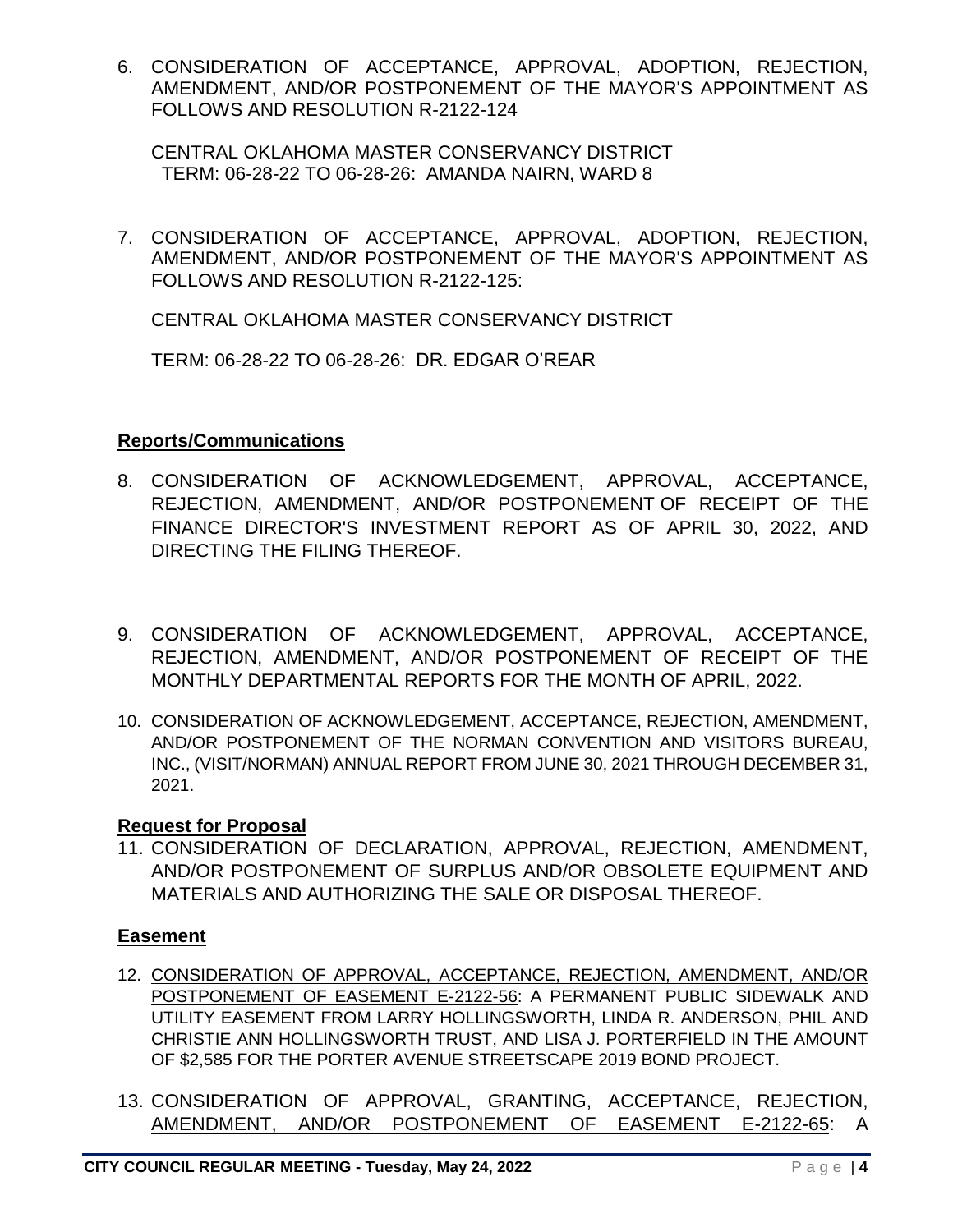PERMANENT PUBLIC ROADWAY, SIDEWALK AND UTILITY EASEMENT TO THE CITY OF NORMAN AND THE NORMAN UTILITIES AUTHORITY FOR THE NORMAN FORWARD JAMES GARNER PHASE II PROJECT FROM ACRES STREET TO FLOOD AVENUE.

# **Contracts**

- 14. CONSIDERATION OF APPROVAL, ACCEPTANCE, REJECTION, AMENDMENT, AND/OR POSTPONEMENT OF CHANGE ORDER NO. TWO TO CONTRACT K-2021- 10: BY AND BETWEEN THE NORMAN MUNICIPAL AUTHORITY AND LANDMARK CONSTRUCTION GROUP, L.L.C., INCREASING THE CONTRACT AMOUNT BY \$50,314 FOR A REVISED CONTRACT AMOUNT OF \$2,415,808 AND ADDING 60 CALENDAR DAYS FOR THE HOUSEHOLD HAZARDOUS WASTE FACILITY AND CONTAINER MAINTENANCE FACILITY PROJECT.
- 15. CONSIDERATION OF APPROVAL, ACCEPTANCE, REJECTION, AMENDMENT, AND/OR POSTPONEMENT OF CHANGE ORDER NO. FOUR TO CONTRACT K-2021-53: BY AND BETWEEN THE CITY OF NORMAN, OKLAHOMA, AND RUDY CONSTRUCTION COMPANY, INC., INCREASING THE CONTRACT AMOUNT BY \$8,380 FOR A REVISED CONTRACT AMOUNT OF \$2,961,533.87 FOR THE PORTER AVENUE AND ACRES STREET INTERSECTION PROJECT, FINAL ACCEPTANCE OF THE PROJECT, FINAL PAYMENT IN THE AMOUNT OF \$82,208.85, AND BUDGET TRANSFER AS OUTLINED IN THE STAFF REPORT.
- 16. CONSIDERATION OF APPROVAL, REJECTION, AMENDMENT, AND/OR POSTPONEMENT OF AMENDMENT NO. FOUR TO CONTRACT K-2021-115: BY AND BETWEEN THE CITY OF NORMAN, OKLAHOMA, AND CROSSLAND CONSTRUCTION COMPANY, INC., INCREASING THE CONTRACT AMOUNT BY \$5,056,449 FOR A REVISED CONTRACT AMOUNT OF \$11,158,521 FOR CONSTRUCTION SERVICES FOR THE SENIOR WELLNESS CENTER.
- 17. CONSIDERATION OF APPROVAL, ACCEPTANCE, REJECTION, AMENDMENT, AND/OR POSTPONEMENT OF CHANGE ORDER NO. THREE TO CONTRACT K-2122-59: BY AND BETWEEN THE CITY OF NORMAN, OKLAHOMA, AND HASKELL LEMON CONSTRUCTION COMPANY DECREASING THE CONTRACT AMOUNT BY \$2.58 FOR A REVISED CONTRACT AMOUNT OF \$1,945,803.59 FOR THE IMHOFF BRIDGE EMERGENCY REPAIR PROJECT, FINAL ACCEPTANCE OF THE PROJECT, AND FINAL PAYMENT IN THE AMOUNT OF \$201,169.41.
- 18. CONSIDERATION OF AWARDING, ACCEPTANCE, APPROVAL, REJECTION, AMENDMENT, AND/OR POSTPONEMENT OF BID 2122-59 AND CONTRACT K-2122-113: A CONTRACT BY AND BETWEEN THE CITY OF NORMAN, OKLAHOMA, AND PARATHON CONSTRUCTION, L.L.C. IN THE AMOUNT OF \$403,235 FOR THE MCGEE DRIVE CONCRETE PAVEMENT REPAIR PROJECT, PERFORMANCE BOND B-2122-77; STATUTORY BOND B-2122-78; MAINTENANCE BOND MB-2122- 56; RESOLUTION R-2122-104 GRANTING TAX-EXEMPT STATUS; AND BUDGET APPROPRIATION AS OUTLINED IN THE STAFF REPORT
- 19. CONSIDERATION OF ACCEPTANCE, APPROVAL, REJECTION, AMENDMENT, AND/OR POSTPONEMENT OF A SUB-GRANTEE AWARD VALUED AT \$8,524.24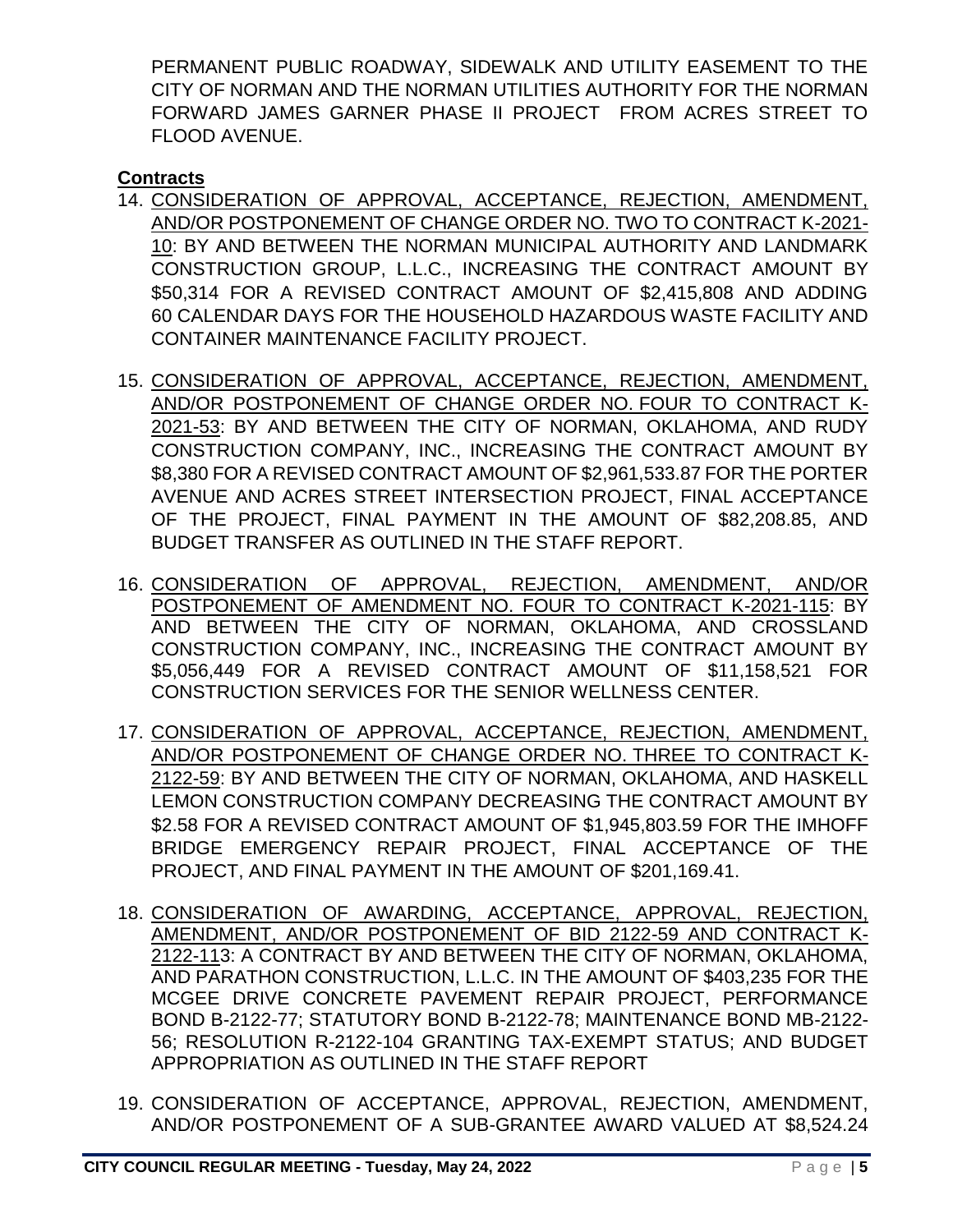FOR A MINIRAE CALIBRATION KIT TO BE USED BY THE HAZARDOUS MATERIALS UNIT OF THE FIRE DEPARTMENT AND CONTRACT K-2122-128.

- 20. CONSIDERATION OF ACCEPTANCE, APPROVAL, REJECTION, AMENDMENT, AND/OR POSTPONEMENT OF A RECREATIONAL TRAILS GRANT IN THE AMOUNT OF \$111,200 FROM THE OKLAHOMA TOURISM AND RECREATION DEPARTMENT FOR IMPROVEMENTS TO THE GEORGE M. SUTTON URBAN WILDERNESS PARK FOR THE PARKS AND RECREATION DEPARTMENT, CONTRACT K-2122-133, AND BUDGET APPROPRIATION AS OUTLINED IN THE STAFF REPORT.
- 21. CONSIDERATION OF APPROVAL, REJECTION, AMENDMENT AND/OR POSTPONEMENT OF CONTRACT K-2122-134: A RIGHT OF WAY LICENSE BY AND BETWEEN THE CITY OF NORMAN, OKLAHOMA, AND THE MEATING PLACE, L.L.C., ALLOWING THE LICENSEE TO INSTALL CERTAIN IMPROVEMENTS IN THE PUBLIC RIGHT-OF-WAY FOR A LIMITED PERIOD OF TIME.

# **Resolutions**

- 22. CONSIDERATION OF APPROVAL, REJECTION, AMENDMENT, AND/OR POSTPONEMENT OF RESOLUTION R-2122-118: A RESOLUTION OF THE COUNCIL OF THE CITY OF NORMAN, OKLAHOMA, AUTHORIZING THE CITY MANAGER OR HIS DESIGNEE TO SUBMIT A GRANT APPLICATION TO THE FEDERAL TRANSIT ADMINISTRATION'S FYE 2022 GRANTS FOR BUSES AND BUS FACILITIES PROGRAM (5339(B)) FOR TWO (2) NEW GILLIG COMPRESSED NATURAL GAS (CNG) 35-FOOT TRANSIT BUSES FOR THE FIXED-ROUTE FLEET AND FOUR (4) NEW DODGE PROMASTER PARATRANSIT VANS AND EXPRESSING ITS COMMITMENT TO SEEK FUNDING FOR THE LOCAL MATCH (\$458,321) IF SUCH GRANT IS AWARDED AND PROJECT APPROVED.
- 23. CONSIDERATION OF APPROVAL, REJECTION, AMENDMENT, AND/OR POSTPONEMENT OF RESOLUTION R-2122-119: A RESOLUTION OF THE COUNCIL OF THE CITY OF NORMAN, OKLAHOMA, AUTHORIZING THE CITY MANAGER OR HIS DESIGNEE TO SUBMIT A GRANT APPLICATION TO THE UNITED STATES DEPARTMENT OF TRANSPORTATION'S FYE 2022 LOW- OR NO-EMISSION VEHICLE PROGRAM GRANT PROGRAM (5339(C)) FOR TWO (2) NEW GILLIG CNG 35-FOOT TRANSIT BUSES FOR THE FIXED-ROUTE FLEET AND EXPRESSING ITS COMMITMENT TO SEEK FUNDING FOR THE LOCAL MATCH (\$298,321) IF SUCH GRANT IS AWARDED AND PROJECT APPROVED.
- 24. CONSIDERATION OF ADOPTION, REJECTION, AMENDMENT, AND/OR POSTPONEMENT OF RESOLUTION R-2122-120: A RESOLUTION OF THE COUNCIL OF THE CITY OF NORMAN, OKLAHOMA, AUTHORIZING JOINT PETITION SETTLEMENT OF THE CASE FILED BY REAGAN HARRIS UNDER THE PROVISIONS OF THE WORKERS' COMPENSATION STATUTES OF THE STATE OF OKLAHOMA IN THE CASE OF *REAGAN HARRIS V. THE CITY OF NORMAN,*  WORKERS' COMPENSATION COMMISSION CASE 2021-04817K; DIRECTING THE LEGAL DEPARTMENT TO THEN FILE SUCH SETTLEMENT AND ALL ATTENDANT COSTS IN THE WORKERS' COMPENSATION COMMISSION, OKLAHOMA CITY,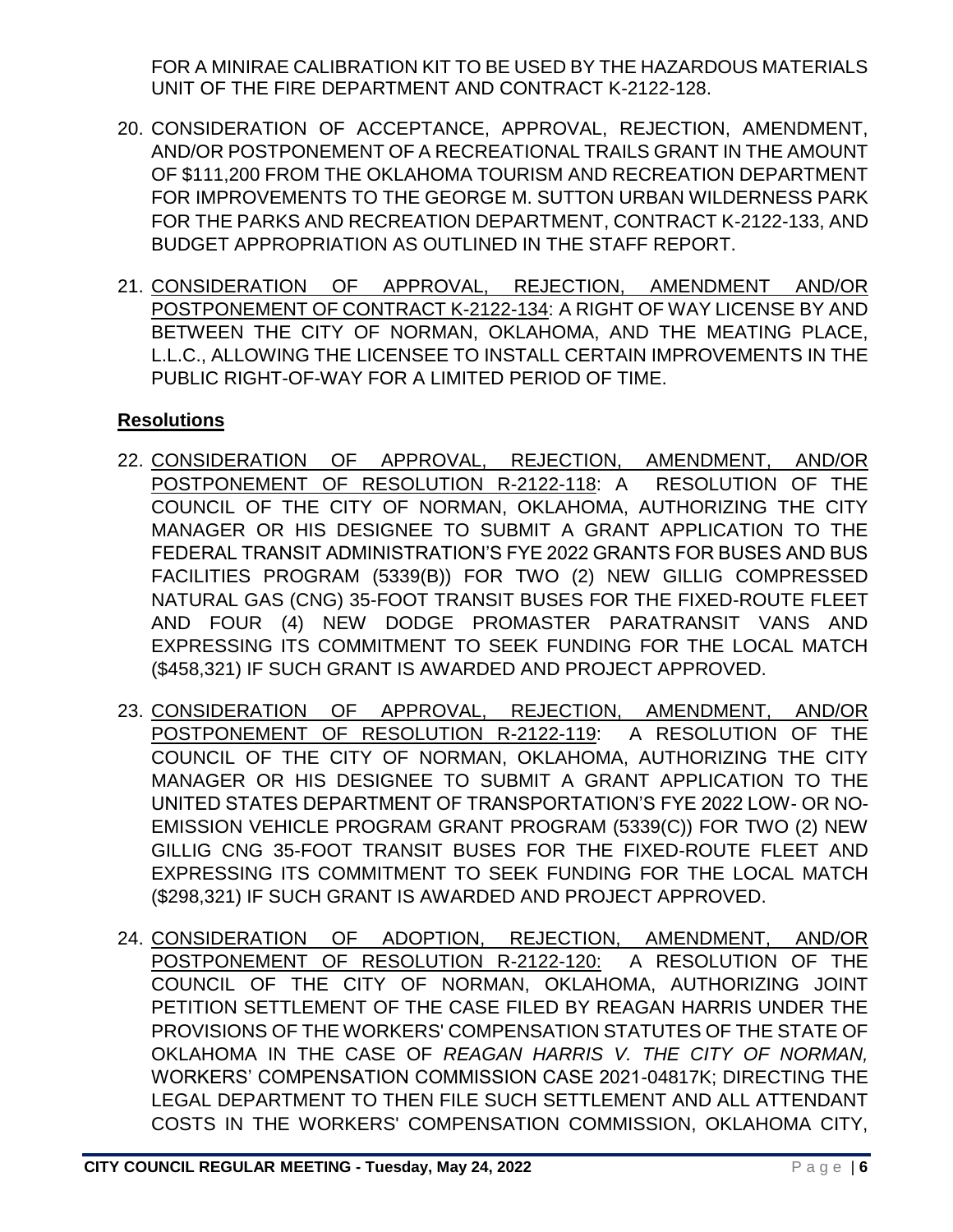OKLAHOMA; AND AUTHORIZING AND DIRECTING THE FINANCE DIRECTOR TO SUBSEQUENTLY PURCHASE SUCH WORKERS' COMPENSATION COMMISSION JUDGMENT FROM THE RISK MANAGEMENT INSURANCE FUND.

25. CONSIDERATION OF ADOPTION, REJECTION, AMENDMENT, AND/OR POSTPONEMENT OF RESOLUTION R-2122-121: A RESOLUTION OF THE COUNCIL OF THE CITY OF NORMAN, OKLAHOMA, AUTHORIZING JOINT PETITION SETTLEMENT OF THE CASE FILED BY WILLIAM "WILL" BRYAN CREWS UNDER THE PROVISIONS OF THE WORKERS' COMPENSATION STATUTES OF THE STATE OF OKLAHOMA IN THE CASE OF *WILLIAM "WILL" BRYAN CREWS V. THE CITY OF NORMAN,* WORKERS' COMPENSATION COMMISSION CASE 2021- 04762 Q; DIRECTING THE LEGAL DEPARTMENT TO THEN FILE SUCH SETTLEMENT AND ALL ATTENDANT COSTS IN THE WORKERS' COMPENSATION COMMISSION, OKLAHOMA CITY, OKLAHOMA; AND AUTHORIZING AND DIRECTING THE FINANCE DIRECTOR TO SUBSEQUENTLY PURCHASE SUCH WORKERS' COMPENSATION COMMISSION JUDGMENT FROM THE RISK MANAGEMENT INSURANCE FUND.

# **NON-CONSENT ITEMS**

- 26. CONDUCTING AND CLOSING THE SECOND PUBLIC HEARING FOR CONSIDERATION OF APPROVAL, REJECTION, AMENDMENT, AND/OR POSTPONEMENT THE FYE 2023 CITY OF NORMAN PROPOSED OPERATING AND CAPITAL BUDGETS.
- 27. CONSIDERATION OF ADOPTION, REJECTION, AMENDMENT, AND/OR POSTPONEMENT OF RESOLUTION R-2122-105: A RESOLUTION OF THE COUNCIL OF THE CITY OF NORMAN, OKLAHOMA, AMENDING THE NORMAN 2025 LAND USE AND TRANSPORTATION PLAN SO AS TO REMOVE PART OF THE SOUTHEAST QUARTER (SE/4) OF SECTION NINETEEN (19), TOWNSHIP NINE (9) NORTH, RANGE TWO (2) WEST OF THE INDIAN MERIDIAN (I.M.), CLEVELAND COUNTY, OKLAHOMA, FROM THE INSTITUTIONAL DESIGNATION AND PLACE THE SAME IN THE MEDIUM DENSITY RESIDENTIAL DESIGNATION. (NORTH OF 1700 NORTH PORTER AVENUE).
- 28. CONSIDERATION OF APPROVAL, ACCEPTANCE, REJECTION, AMENDMENT, AND/OR POSTPONEMENT OF ORDINANCE O-2122-41 UPON SECOND AND FINAL READING: AN ORDINANCE OF THE COUNCIL OF THE CITY OF NORMAN, OKLAHOMA, AMENDING SECTION 460 OF CHAPTER 22 OF THE CODE OF THE CITY OF NORMAN SO AS TO REMOVE PART OF THE SOUTHEAST QUARTER (SE/4) OF SECTION NINETEEN (19), TOWNSHIP NINE (9) NORTH, RANGE TWO (2) WEST OF THE INDIAN MERIDIAN, CLEVELAND COUNTY, OKLAHOMA, FROM THE R-1, SINGLE FAMILY DWELLING DISTRICT, AND PLACE SAME IN THE SPUD, SIMPLE PLANNED UNIT DEVELOPMENT DISTRICT; AND PROVIDING FOR THE SEVERABILITY THEREOF. (NORTH OF 1700 NORTH PORTER AVENUE)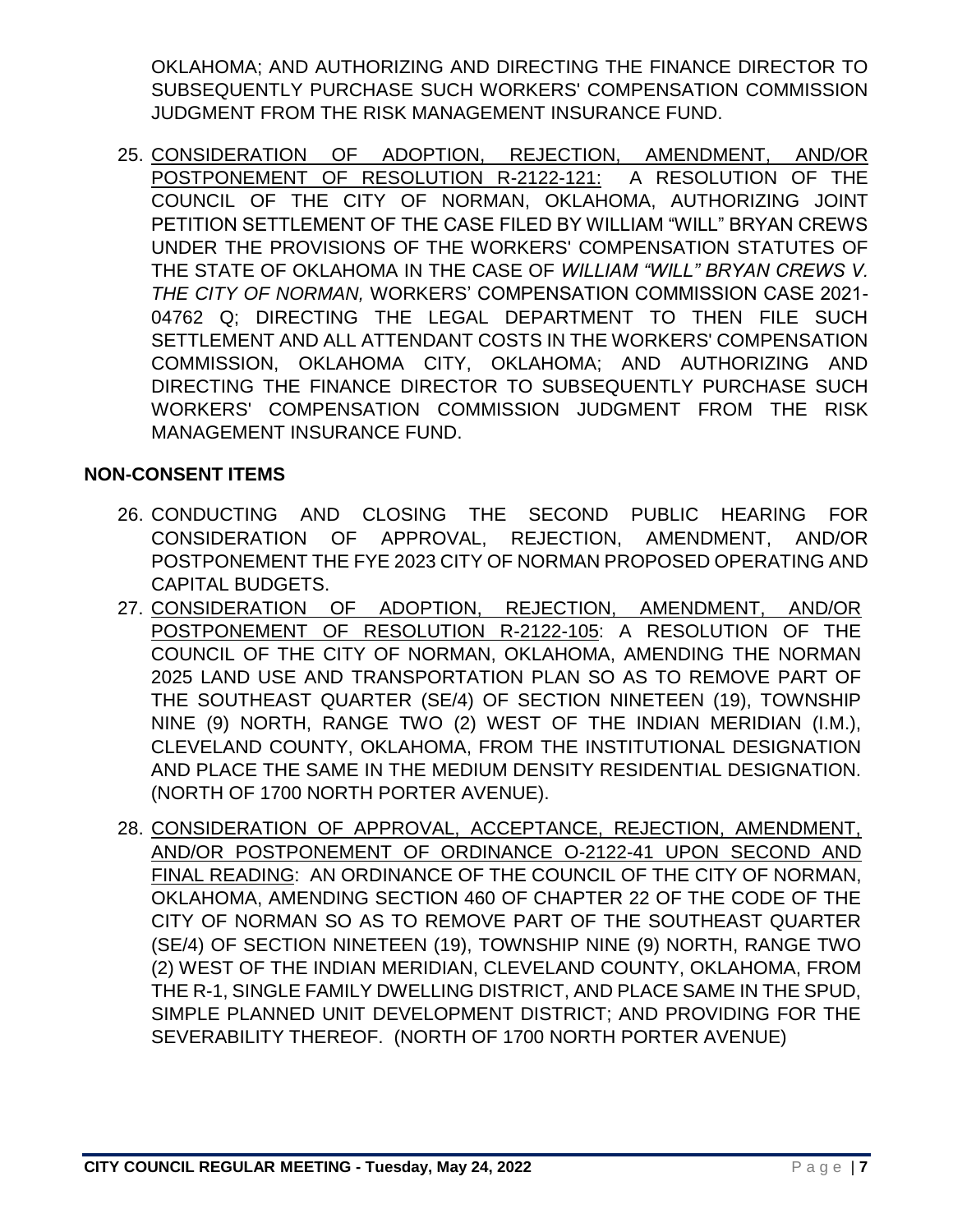- 29. CONSIDERATION FOR APPROVAL, ACCEPTANCE, REJECTION, AMENDMENT, AND/OR POSTPONEMENT OF A PRELIMINARY PLAT FOR AVADON TERRACE ADDITION. (GENERALLY LOCATED APPROXIMATELY ONE-HALF MILE NORTH OF ROBINSON STREET ON THE WEST SIDE OF PORTER AVENUE).
- 30. CONSIDERATION OF ADOPTION, REJECTION, AMENDMENT OR POSTPONEMENT OF ORDINANCE O-2122-45 UPON SECOND AND FINAL READING:: AN ORDINANCE OF THE COUNCIL OF THE CITY OF NORMAN, OKLAHOMA AMENDING ARTICLE II, SECTION 1 OF THE CHARTER OF THE CITY OF NORMAN BY INCREASING THE STIPEND RECEIVED BY COUNCILMEMBERS AND THE MAYOR AND CREATING A COMPENSATION COMMISSION; AMENDING SECTIONS 2, 5, 6, AND 14 OF ARTICLE II OF THE CHARTER OF THE CITY OF NORMAN TO INCREASE COUNCILMEMBER TERMS FROM TWO TO THREE YEARS BEGINNING WITH THE 2026 ELECTIONS, CHANGING THE BEGINNING OF THE COUNCILMEMBER AND MAYORAL TERMS TO FOLLOW THE DESIGNATED RUN-OFF ELECTION DATE BEGINNING WITH THE 2025 WARD ELECTIONS AND THE 2028 MAYORAL ELECTION, AND REQUIRING WARD REPRESENTATIVES TO LIVE IN THE WARD SIX MONTHS PRIOR TO SEEKING ELECTION AND PROVIDING EXCEPTIONS WHEN WARD BOUNDARIES CHANGE; AMENDING SECTION 22 OF ARTICLE II OF THE CHARTER OF THE CITY OF NORMAN TO CLARIFY THAT VACANCIES ON COUNCIL FILLED BY COUNCIL VOTE SHALL BE FILLED FOR THE REMAINDER OF THE TERM IN QUESTION; ADDING ARTICLE V PROVIDING FOR THE CREATION OF THE OFFICE OF THE CITY AUDITOR, PROVIDING FOR THE APPOINTMENT AND REMOVAL OF THE CITY AUDITOR BY CITY COUNCIL, SETTING FOR THE DUTIES OF THE CITY AUDITOR, AND PROVIDING FOR THE RENUMBERING OF SUBSEQUENT ARTICLES; AMENDING SECTION 2 OF ARTICLE VII PROVIDING FOR THE APPOINTMENT AND REMOVAL OF THE CITY ATTORNEY BY CITY COUNCIL INSTEAD OF THE CITY MANAGER; AMENDING SECTION 1 OF ARTICLE IX TO INCREASE THE NUMBER OF BOARD MEMBERS ON THE NORMAN REGIONAL HOSPITAL AUTHORITY FROM NINE TO ELEVEN AND ALLOWING A MAXIMUM OF TWO BOARD MEMBERS TO BE APPOINTED FROM OTHER COMMUNITIES; AMENDING SECTIONS 1, 2, 3, 4 AND 5 OF ARTICLE XIII OF THE CHARTER OF THE CITY OF NORMAN TO LIMIT THE TIME OF COMMENCING RECALL PROCEEDINGS, TO MODIFY THE PROCESS TO BE CONSISTENT OKLAHOMA STATE LAW, AND TO ALLOW FOR ADDITIONAL TIME TO REVIEW PETITIONS WHEN MULTIPLE PETITIONS ARE RECEIVED; AMENDING SECTION 2 OF ARTICLE XVI TO ALLOW CITY COUNCIL TO IMPOSE A MAXIMUM THREE PERCENT (3%) INCREASE IN UTILITY RATES ONLY AFTER A RATE STUDY AND A RECOMMENDATION FROM A UTILITY RATE COMMISSION; AND AMENDING SECTIONS 2, 3, 4 AND 5 OF ARTICLE XX MODIFYING DEADLINES AND PROCESS FOR THE REAPPORTIONMENT AD HOC COMMITTEE IN CONSIDERATION OF THE STATE'S TIMELINE FOR MODIFYING PRECINCT BOUNDARIES AND LIMITING COUNCIL'S ACTION ON THE COMMITTEE'S RECOMMENDATION; AND PROVIDING FOR THE SEVERABILITY THEREOF.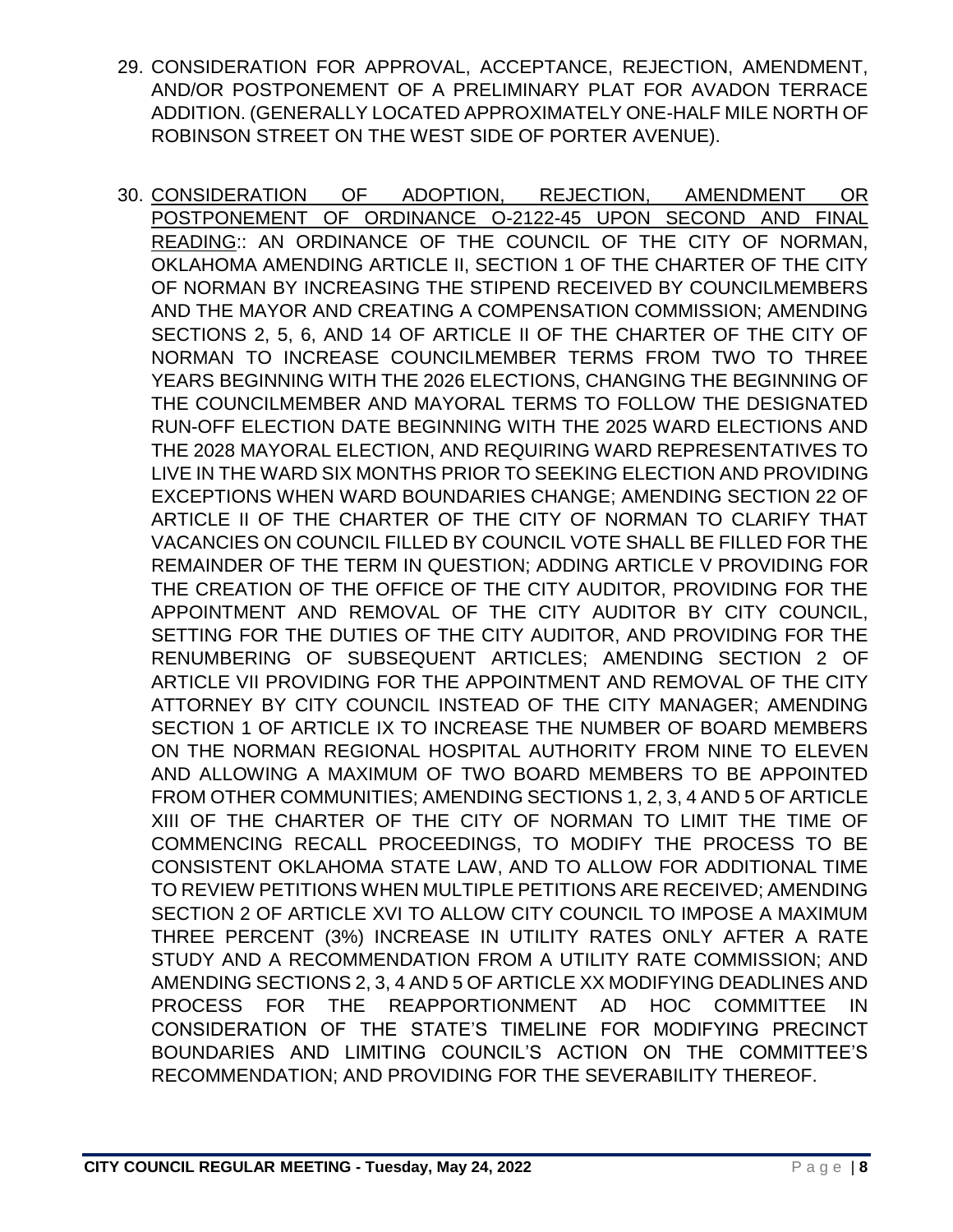31. CONSIDERATION OF ADOPTION, REJECTION, AMENDMENT OR POSTPONEMENT OF ORDINANCE O-2122-46 UPON SECOND AND FINAL READING: AN ORDINANCE OF THE COUNCIL OF THE CITY OF NORMAN, OKLAHOMA, AUTHORIZING THE CALLING AND HOLDING OF A SPECIAL ELECTION IN THE CITY OF NORMAN, COUNTY OF CLEVELAND, STATE OF OKLAHOMA, ON THE 23RD DAY OF AUGUST, 2022, FOR THE PURPOSE OF SUBMITTING TO THE REGISTERED VOTERS OF THE CITY OF NORMAN THE QUESTION OF APPROVING OR REJECTING ORDINANCE O-2122-45, WHICH ORDINANCE AMENDS ARTICLE II, SECTION 1 OF THE CHARTER OF THE CITY OF NORMAN BY INCREASING THE STIPEND RECEIVED BY COUNCILMEMBERS AND THE MAYOR AND CREATING A COMPENSATION COMMISSION; AMENDS SECTIONS 2, 5, 6, AND 14 OF ARTICLE II OF THE CHARTER OF THE CITY OF NORMAN TO INCREASE COUNCILMEMBER TERMS FROM TWO TO THREE YEARS BEGINNING WITH THE 2026 ELECTIONS, CHANGING THE BEGINNING OF THE COUNCILMEMBER AND MAYORAL TERMS TO FOLLOW THE DESIGNATED RUN-OFF ELECTION DATE BEGINNING WITH THE 2025 WARD ELECTIONS AND THE 2028 MAYORAL ELECTION, AND REQUIRING WARD REPRESENTATIVES TO LIVE IN THE WARD SIX MONTHS PRIOR TO SEEKING ELECTION AND PROVIDING EXCEPTIONS WHEN WARD BOUNDARIES CHANGE; AMENDS SECTION 22 OF ARTICLE II OF THE CHARTER OF THE CITY OF NORMAN TO CLARIFY THAT VACANCIES ON COUNCIL FILLED BY COUNCIL VOTE SHALL BE FILLED FOR THE REMAINDER OF THE TERM IN QUESTION; ADDS ARTICLE V PROVIDING FOR THE CREATION OF THE OFFICE OF THE CITY AUDITOR, PROVIDING FOR THE APPOINTMENT AND REMOVAL OF THE CITY AUDITOR BY CITY COUNCIL, SETTING FOR THE DUTIES OF THE CITY AUDITOR, AND PROVIDING FOR THE RENUMBERING OF SUBSEQUENT ARTICLES; AMENDS SECTION 2 OF ARTICLE VII PROVIDING FOR THE APPOINTMENT AND REMOVAL OF THE CITY ATTORNEY BY CITY COUNCIL INSTEAD OF THE CITY MANAGER; AMENDS SECTION 1 OF ARTICLE IX TO INCREASE THE NUMBER OF BOARD MEMBERS ON THE NORMAN REGIONAL HOSPITAL AUTHORITY FROM NINE TO ELEVEN AND ALLOWING A MAXIMUM OF TWO BOARD MEMBERS TO BE APPOINTED FROM OTHER COMMUNITIES; AMENDS SECTIONS 1, 2, 3, 4 AND 5 OF ARTICLE XIII OF THE CHARTER OF THE CITY OF NORMAN TO LIMIT THE TIME OF COMMENCING RECALL PROCEEDINGS, TO MODIFY THE PROCESS TO BE CONSISTENT OKLAHOMA STATE LAW, AND TO ALLOW FOR ADDITIONAL TIME TO REVIEW PETITIONS WHEN MULTIPLE PETITIONS ARE RECEIVED; AMENDS SECTION 2 OF ARTICLE XVI TO ALLOW CITY COUNCIL TO IMPOSE A MAXIMUM THREE PERCENT (3%) INCREASE IN UTILITY RATES ONLY AFTER A RATE STUDY AND A RECOMMENDATION FROM A UTILITY RATE COMMISSION; AND AMENDS SECTIONS 2, 3, 4 AND 5 OF ARTICLE XX MODIFYING DEADLINES AND PROCESS FOR THE REAPPORTIONMENT AD HOC COMMITTEE IN CONSIDERATION OF THE STATE'S TIMELINE FOR MODIFYING PRECINCT BOUNDARIES AND LIMITING COUNCIL'S ACTION ON THE COMMITTEE'S RECOMMENDATION; AND PROVIDING FOR THE SEVERABILITY THEREOF.

### **MISCELLANEOUS COMMENTS**